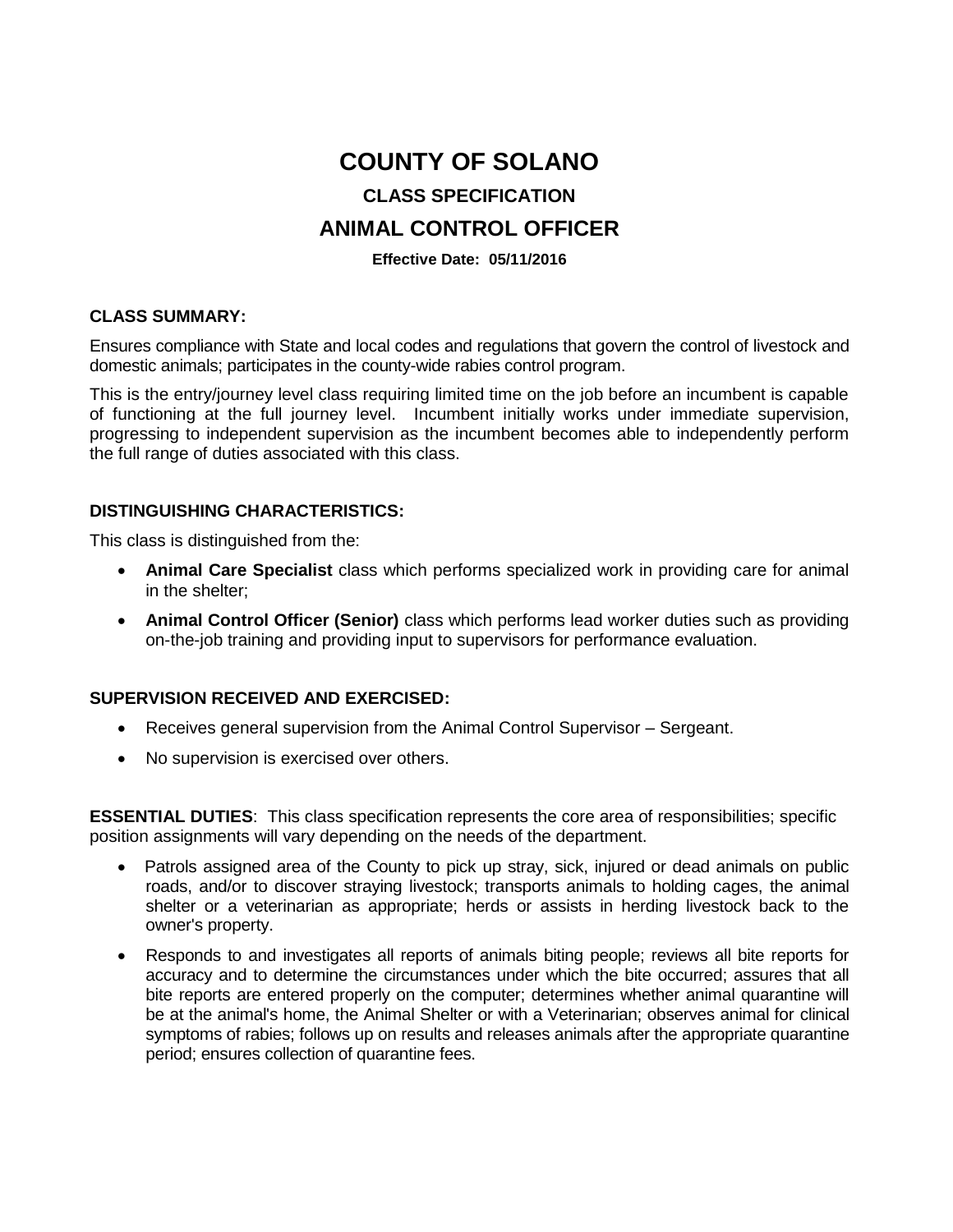- Responds to radio dispatched calls to provide service in assigned area; removes animals from public property; explains/enforces state and County laws governing animal control and licensing to citizens.
- Patrols for and responds to calls of rabid or potentially rabid animals; gathers specimens for laboratory analysis for rabies; observes strict procedures to protect against rabies for laboratory analysis for rabies contamination.
- Extracts data on bites and dogs from computer to complete quarterly reports and/or to prepare court documents; checks for prior bite history on an animal when a bite is reported; retains copies of the bite reports for use in court; determines whether court action is necessary; requests the District Attorney's Office to prosecute cases for the removal of an animal from the home and for its disposal because of viciousness or its probable contracting of rabies; testifies in court and renders opinions on the nature of the animal.
- Carries out court orders for the removal and disposal of animals; may request law enforcement assistance; may be required to forcibly enter a residence to obtain the animal; may be required to make arrests.
- Investigates citizen complaints concerning animal nuisances; attempts to resolve problems and disputes at the scene; issues abatement notices for animal nuisances; issues citations for code violations; logs and reports complaints and their disposition.
- Inspects commercial kennels for code compliance; may assist in investigating complaints of animal abuse.
- Prepares and maintains activity logs and records of all animals transported to holding cages or to the shelter.
- Assists in shelter and equipment maintenance, care and disposal of animals, and/or animal claims and adoptions.

#### **EDUCATION AND EXPERIENCE:**

**Education:** High school diploma, GED, or equivalent.

#### **AND**

 **Experience:** Six months work experience in the care and/or control of animals in an animal control/care agency, a Humane Society, a veterinary clinic, a shelter and/or equivalent animal care facility.

#### **LICENSING, CERTIFICATION AND REGISTRATION REQUIREMENTS:**

- Possession of a valid Class C California Driver's License is required.
- Possession of a certificate demonstrating satisfactory completion of a POST course on PC 832 (arrest and firearms training) or completion of basic police academy within six (6) months of appointment.

#### **REQUIRED KNOWLEDGE, SKILLS AND ABILITIES:**

#### **Knowledge of:**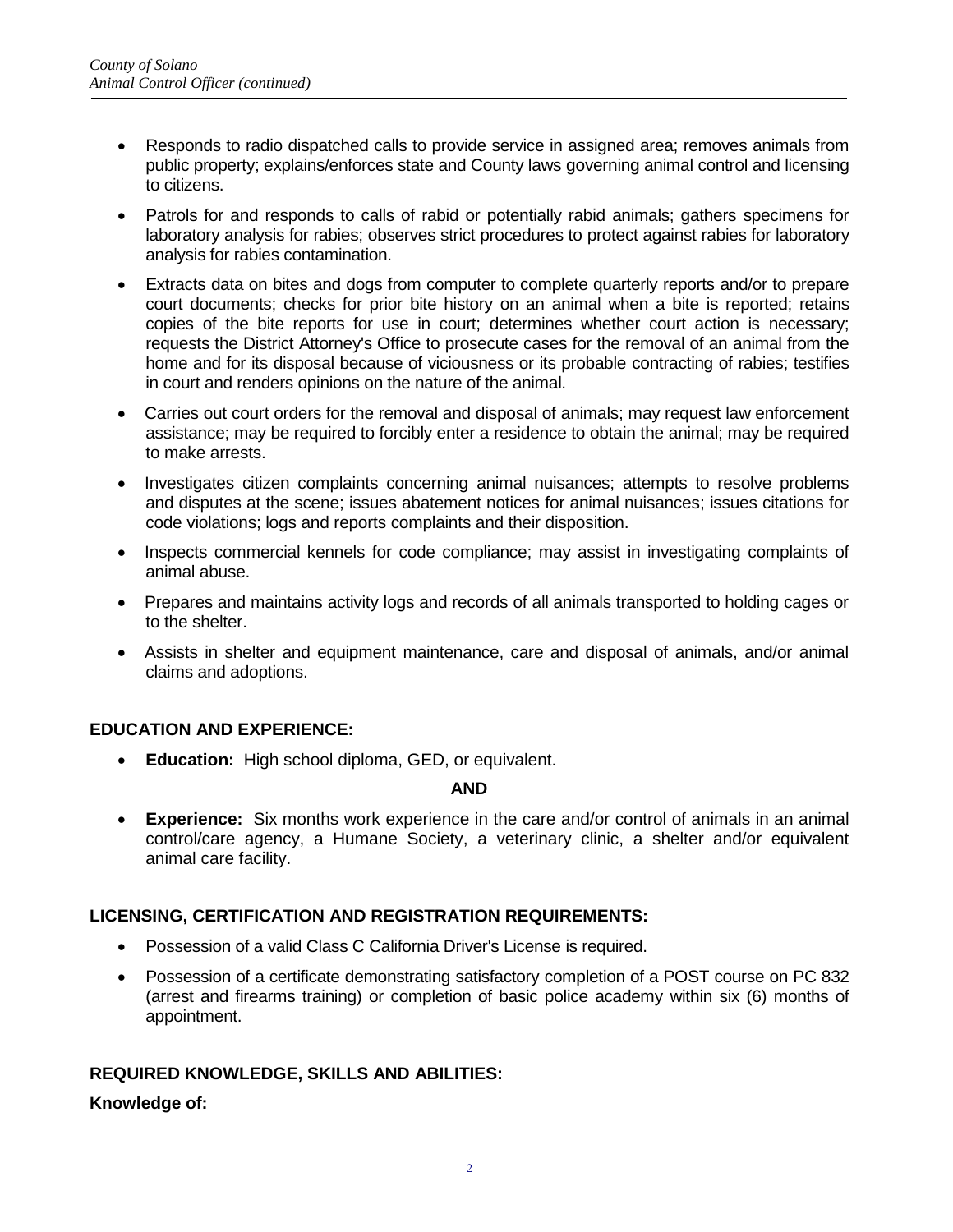- Clinical symptoms of rabies in animals and humans.
- Dangers of rabies exposure and effective protective/preventive measures.
- Proper dissection for rabies.
- State and local laws, rules and regulations governing rabies and animal control.
- Characteristics of various breeds of animals.
- **Effective public relations techniques.**
- Court procedures and documents.
- Computerized data collection; retrieval and analysis.
- English composition, spelling, grammar, vocabulary, and punctuation for both written and oral communications.
- Formats and appropriate terminology for written communications such as business correspondence and narrative reports.
- Standard office procedures, practices, equipment, personal computers, and software.

### **Skill and/or Ability to:**

- Protect oneself and others from rabid or vicious animals by the proper use of tools, firearms (shotguns, rifles and handguns), tranquilizer guns, and other equipment.
- Euthanize and dissect animals.
- Drive a motor vehicle.
- Instruct staff and the public in rabies control measures, rules, regulations and laws.
- Deal with violent, hostile and irate people in a constructive manner.
- Protect against exposure to rabies while catching or dissecting an animal.
- Follow precisely procedures designed to ensure safety.
- Interpret, explain/enforce and apply laws, rules, regulations and procedures.
- Use computer assistance to gather and analyze data.
- Develop, recommend and implement operational program procedures.
- Determine the appropriate course of action in emergency or stressful situations.
- Prepare narrative and statistical reports.
- Comply with laws, regulations and professional practices governing rabies control program services and operations.
- Maintain accurate records and document actions taken.
- Interview people to determine circumstances surrounding bite incidents or suspected exposure to rabies and to get information for possible legal action.
- Organize and prioritize work assignments.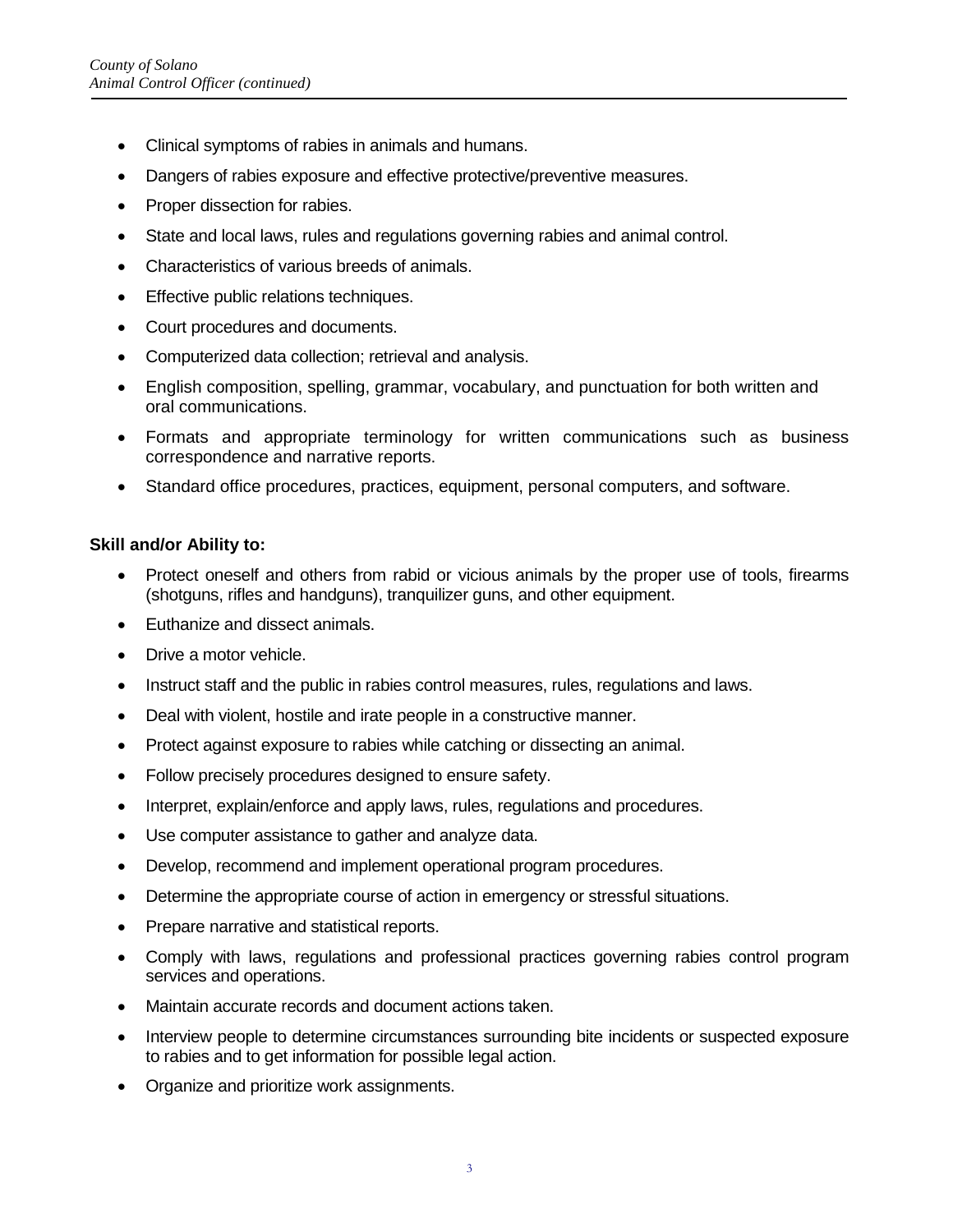- Research regulations, procedures and/or technical reference materials.
- Prepare court cases and documents; testify in court.
- Communicate information and ideas clearly and concisely, both orally and in writing.
- Work with and speak to a variety of individuals and groups in a tactful and effective manner.
- Establish and maintain effective working relationships with those contacted in the performance of required duties.
- Prepare a variety of written communications to including reports.
- Assists in the preparation of policies and procedures
- Use modern office equipment to include computers and related software applications.

### **PHYSICAL REQUIREMENTS:**

- Mobility and Dexterity: This class typically requires employees to perform the following: stooping, kneeling, reaching, standing, walking, fingering, grasping, feeling (i.e., sense of touch), and repetitive motion.
- Lifting, Carrying, Pushing and Pulling Heavy work: This class typically requires employees to perform the following: exerting up to 100 pounds of force occasionally, and/or up to 50 pounds of force frequently, and /or up to 20 pounds of force constantly to move objects.
- Vision: This class requires the employee to have close visual acuity, with or without correction, to prepare and analyze data and figures, to view a computer terminal, to read, etc. Positions in this class also require employees to have depth perception in order to operate a motor vehicle. Employees in this class must have the visual acuity to make observations of surroundings and must demonstrate color vision sufficient to distinguish colors in order to describe events in an accurate manner.
- Hearing/Talking: This class requires the employee to perceive the nature of sounds at normal speaking levels with or without correction, and to have the ability to receive detailed information through oral communication. This class also requires employees to express or exchange ideas

#### **WORKING CONDITIONS:**

- Outdoor Work: Employees in this class will often be working outdoors and thus will be subject to exposure to intense noises, fumes, odors, pollens, dust, inadequate lighting, and to unpleasant field conditions including rainy, windy, cold, or hot weather.
- Exposure to Animals: Employees will be exposed to dangerous animals, animal bites and rabies.
- Traffic Hazards: Employees in this class will be required to operate a vehicle and thus will be subject to traffic hazards while driving.
- Disruptive/Confrontational Human Contacts: Employees in this class may be subject to disruptive and confrontational people.